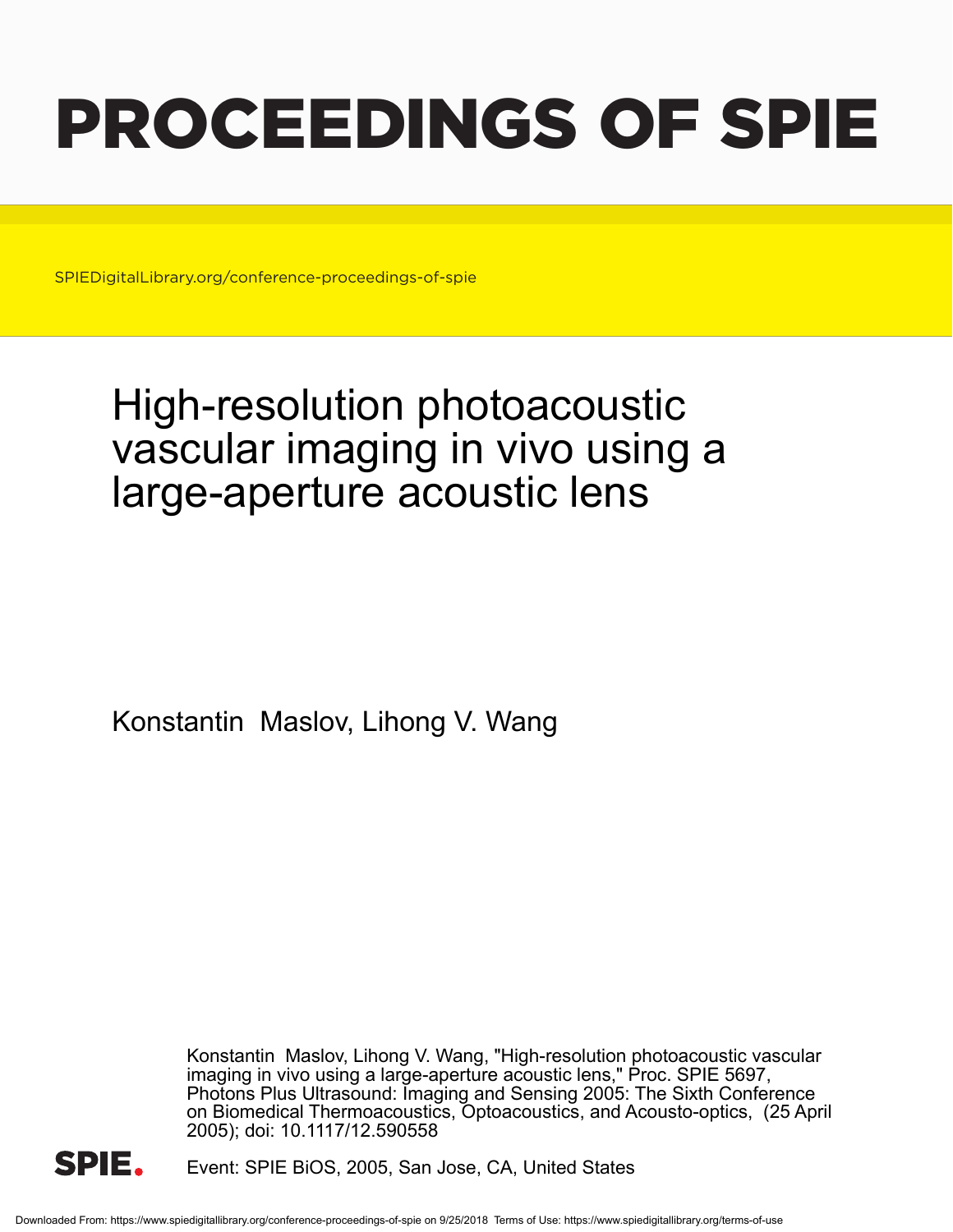### **High-resolution photoacoustic vascular imaging in vivo using a largeaperture acoustic lens**

Konstantin Maslov\* and Lihong V. Wang Optical Imaging Laboratory, Department of Biomedical Engineering Texas A&M University, 3120 TAMU, College Station, Texas, USA 77843-3120

#### **ABSTRACT**

Reflection-mode photoacoustic microscopy with dark-field laser pulse illumination and high frequency ultrasonic detection is used to non-invasively image blood vessels in the skin *in vivo*. Dark-field illumination minimizes the interference caused by strong photoacoustic signals from superficial structures. A high numerical-aperture acoustic lens provides high lateral resolution, 45–120 micrometers in this system while a broadband ultrasonic detection system provides high axial resolution, estimated to be  $\sim$ 15–20 micrometers. The optical illumination and ultrasonic detection are in a coaxial confocal configuration for optimal image quality. The system is capable of imaging optical-absorption contrast at up to 3 mm depth in biological tissue.

**Keywords:** Medical and biological imaging, Photoacoustic imaging, Scanning microscopy.

#### **1. INTRODUCTION**

The ability to image the micro-vascular network in skin is invaluable in dermatology<sup>1</sup> and related cancer research.<sup>2,3</sup> One of the promising techniques for accomplishing this objective is photoacoustic microscopy. Current high-resolution optical imaging techniques, such as confocal microscopy and optical coherence tomography, can image only up to approximately one transport mean free path  $(-1)$  mm) into biological tissues, because these techniques depend on ballistic or quasi-ballistic photons. These techniques are sensitive to the backscattering that is related to tissue morphology, but they are insensitive to optical absorption which is related to important biochemical information. Photoacoustic imaging does not depend on ballistic or quasi-ballistic photons and can, therefore, penetrate deeper. Further, it provides high optical-absorption contrast while maintaining high ultrasonic resolution. Consequently, structures with high optical absorption coefficients, such as blood vessels, can be imaged clearly.

All imaging techniques have a common goal of maximum image clarity and resolution at the desired penetration depth within a reasonable time frame. High image resolution has been achieved previously with circular-scanning photoacoustic computed tomography.<sup>4,5</sup> Although a full 360-degree scan around an object provides high resolution and minimizes artifacts, it can be accomplished only on elevated objects, such as the brain or breast. Previously investigated planar reflection-mode techniques<sup> $6-8$ </sup> are not limited by the shape of the sample, but they may suffer from strong photoacoustic waves emitted from optical absorbers near the surface—such as hair follicles or melanin, whose acoustic reverberations can potentially overshadow the much weaker photoacoustic signals from structures deep in the tissue.

Here, we report on a reflection-mode microscopic photoacoustic imaging technique that uses dark-field illumination, as in dark-field microscopy, to avoid the above problems. To achieve high image resolution and high sensitivity, we utilize a high frequency large numerical aperture (NA) spherically focused ultrasonic transducer that is coaxial and confocal with the optical illumination.

#### **2. MATERIALS AND METHODS**

#### **2.1. Theoretical fundamentals**

Due to the strong light scattering that occurs in biological tissue, beyond one optical transport mean free path into biological tissue, the photoacoustic image resolution is primarily determined by the ultrasonic detection parameters and the axial resolution is governed by a very familiar Abbe-Rayleigh lateral resolution criterion:

\*maslov@tamu.edu, phone 1 979 845-4487, fax 1 979 845-4450

Photons Plus Ultrasound: Imaging and Sensing 2005, edited by Alexander A. Oraevsky, Lihong V. Wang, Proceedings of SPIE Vol. 5697 (SPIE, Bellingham, WA, 2005) 1605-7422/05/\$15 · doi: 10.1117/12.590558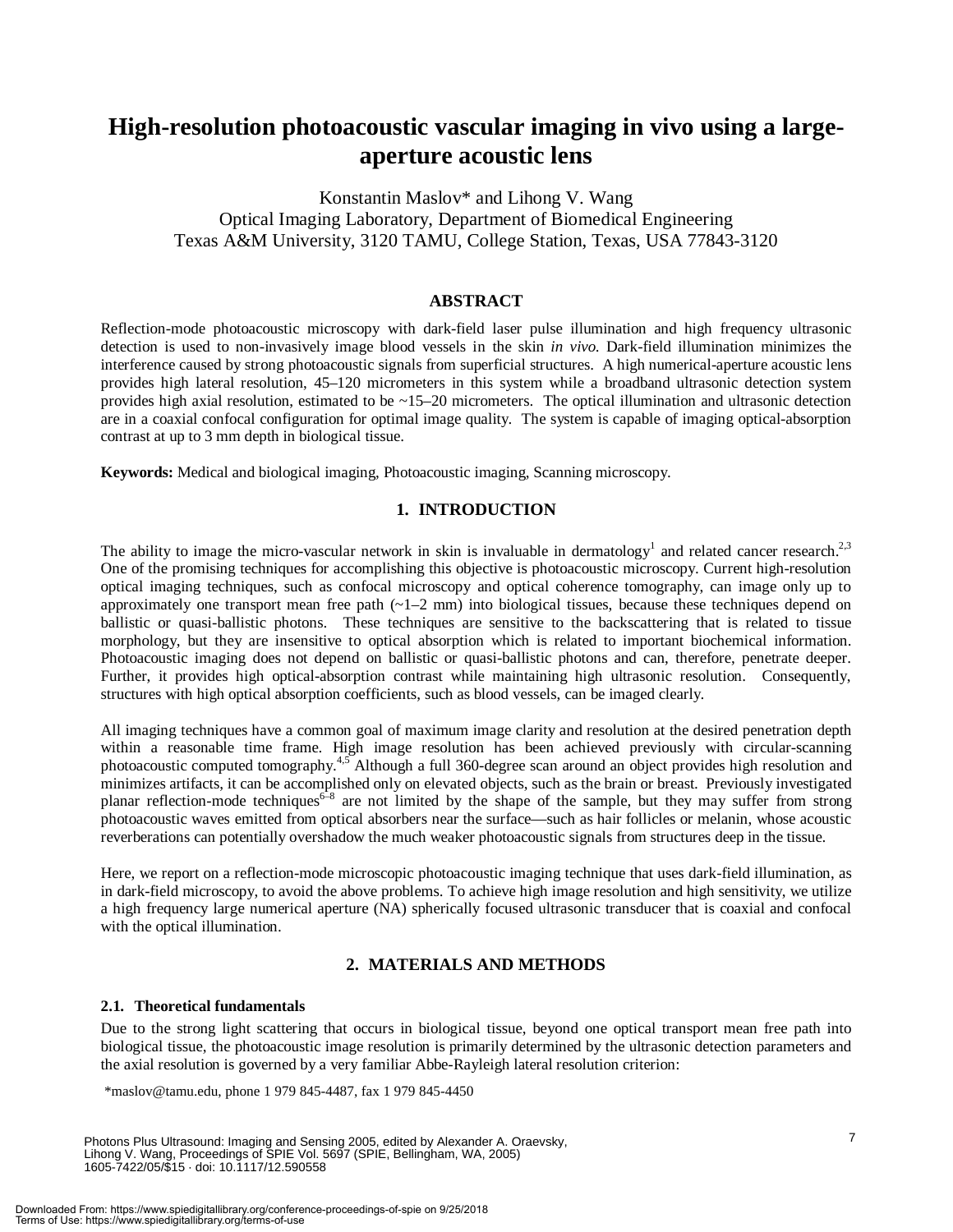$$
\xi = 0.66 \frac{\lambda}{\sin(\theta)},\tag{1}
$$

where  $\lambda$  is the acoustic wavelength, and  $\theta$  is the focusing transducer aperture angle. Obviously, the standard way to improve resolution is to increase the ultraonic frequencies used in photoacoustic microscopy. Simultaneously, this also increases the detectability of small *ka* < 1 optical absorbers because the amplitude of the high frequency components of he photoacoustic signal increases linearly with the ultrasonic frequincy<sup>5</sup>:

$$
\tilde{p}(r,\omega) \sim -i\mu_a P_0 a^3 \frac{\omega \beta}{C_p} \frac{\exp(ikr)}{r},\qquad(2)
$$

 $\tilde{p}(r,\omega) \sim -i\mu_a P_0 a^3 \frac{\omega \rho}{C_p} \frac{\exp(i\kappa r)}{r}$ , (2)<br>is the optical energy fluence;  $\beta$  is the isobaric volume expansion coefficient;  $\mu_a$  is the optical alt,  $k = \frac{\omega}{c}$ ; a is the radius of the light absorbing sphere; where  $P_0$  is the optical energy fluence;  $\beta$  is the isobaric volume expansion coefficient;  $\mu_a$  is the optical absorption coefficient,  $k = \frac{a}{c}$  $k = \frac{\omega}{\omega}$ ; *a* is the radius of the light absorbing sphere; and  $C_p$  is the specific heat.

Higher ultrasonic frequencies also expand the range of applications of quantitative photoacoustic measurements. As a simple example, an optically absorbing slab irradiated by a very short laser pulse will produce a photoacoustic pressure wave whose amplitude can be directly derived from basic equations<sup>5</sup> as:

$$
\tilde{p}(\omega) = -i P_0 \frac{\omega \beta}{2C_p} \frac{1 - \exp(-d(\mu_a + ik))}{1 - ik / \mu_a} \quad , \tag{3}
$$

 $\tilde{p}(\omega) = -iP_0 \frac{P_0 - P_1}{2C_p} = \frac{1 - i k / \mu_a}{1 - i k / \mu_a}$  (3)<br>
the slab thickness. From (3) one can see that for an optically thick slab,  $d\mu_a > 1$ , the photoacoustic<br>
indent of the optical absorption coefficient unless the where *d* is the slab thickness. From (3) one can see that for an optically thick slab,  $d\mu_a > 1$ , the photoacoustic signal is independent of the optical absorption coefficient unless the ultrasonic frequency is high enough to satisfy the  $k/\mu_a >> 1$  condition.

However, increasing the ultrasonic frequency too much can result in an undesirably small penetration depth because the ultrasonic attenuation in biological tissue  $-0.7$  to 3 dB/(cm MHz) for human skin,<sup>9</sup> for example  $-$  increases linearly with the frequency. Therefore, a large NA is essential for the desired resolution. The tradeoff in using a large NA ultrasonic lens is the relatively small depth of focus, which limits the size of the B-scan image and in effect slows down the imaging process. Depth of focus can be increased by replacing the single-element focused ultrasonic transducer with an ultrasonic lens coupled to a multi-element annular piezoelectric transducer array. By introducing time-of-flightdependent time delays between signals from the different transducer elements, one can dynamically focus theultrasonic transducer to a different depth for a single laser pulse, thus extending the area of the cross-sectional (B-scan) image while retaining the high lateral resolution of a spherically focused transducer. However, implementation of this technology is out of the scope of this paper.

#### **2.2. Experimental equipment**

Figure 1 shows the experimental setup for our photoacoustic microscopic system. A Q-switched pulsed Nd:YAG laser (Brilliant B, BigSky), operating at 532 nm, delivers, after a thousand-fold attenuation, 300 µJ light pulses to a 0.60-mm diameter optical fiber. The laser pulse width is 6.5 ns, and the pulse repetition rate is 10 Hz. The fiber output is coaxially positioned on a three-dimensional precision mechanical scanner with a focused ultrasonic transducer (Panametrics). The transducer has a center frequency of 50 MHz and a nominal bandwidth of 70% and is attached to an in-house-constructed concave lens (aperture diameter  $D = 5.5$  mm and free working distance  $L = 5.6$  mm). This aperture provides an NA of 0.44, which is considered relatively large in ultrasonics. The laser light from the fiber is expanded by a conical lens and then focused through an optical condenser with an NA of 1.1. The optical focal region overlaps with the focal spot of the ultrasonic transducer, thus forming a confocal optical dark-field illumination and ultrasonic detection configuration.

Compared with alternative designs involving bright-field illumination, the above design provides the following advantages. Firstly, a large illumination area reduces the optical fluence on the sample surface to less than  $1 \text{ mJ/cm}^2$ , which is well within the safety standards.<sup>10</sup> Secondly, a large illumination area partially averages out the shadows of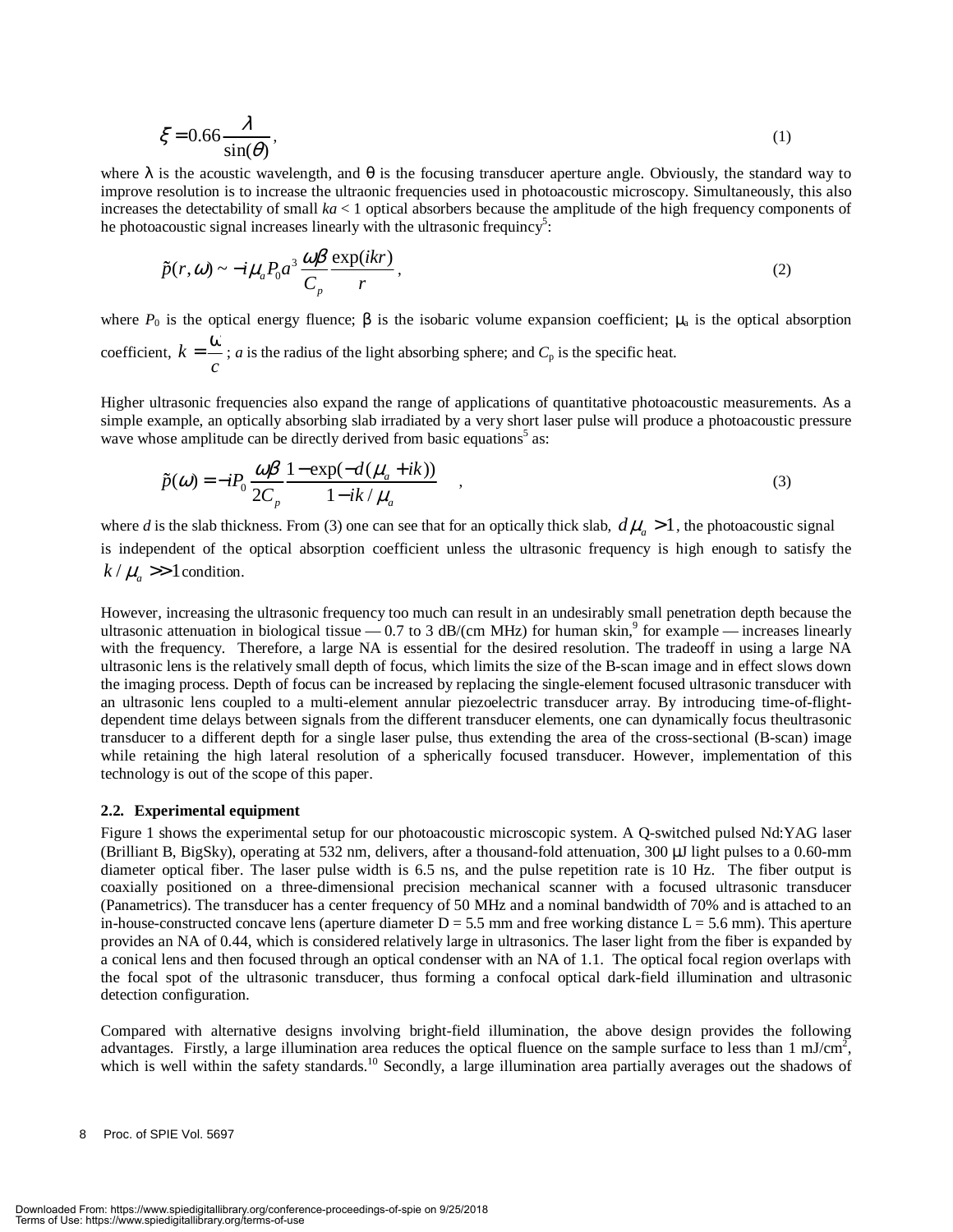superficial heterogeneity in the image. Thirdly, dark-field illumination reduces the otherwise strong interference of the extraneous photoacoustic signals from the superficial paraxial areas.



Figure 1 Experimental setup for our photoacoustic microscopic system; (a) block diagram of the experimental setup; (b) picture of the imaging system.

Photoacoustic signals received by the ultrasonic transducer are amplified by a low-noise amplifier (ZFL-500LN, Mini-Circuits) and recorded by a digital oscilloscope. To avoid the influence of laser output power instability, part of the laser beam is diverted to a silicon photo-diode signal which is used to normalize the photoacoustic signal. The transducer is immersed in water in a plastic container with an opening at the bottom that is sealed with a thin disposable polyethylene membrane. The sample (animal) is placed outside the container below the membrane, and the ultrasonic coupling is further secured by coupling gel. Water temperature in the container is stabilized at 38°C.

#### **2.3. Calibration**

Figure 2(a) shows two photoacoustic images of a Mylar USAF-1951 test target. The lower part has been taken through a 4-mm thick layer of light diffusing tissue phantom made from 2% Intralipid solution (Clintec Nutrition Co., Dearfield, IL) in 1% agar gel. The estimated reduced scattering coefficient of the phantom<sup>11</sup>,  $\mu'_s \approx 1.5 \text{ mm}^{-1}$ , is greater than that of most biological tissues.<sup>12</sup> The thickness of the phantom translates into about six transport mean free paths. The numbers below the images in Fig. 2 indicate the spatial modulation frequency expressed in lines per millimeter. The solid curves show the relative ultrasonic pressure as a function of the horizontal displacement across the bars on the target. The modulation transfer function<sup>13</sup> was extracted from Fig. 2 and extrapolated to its cut-off spatial frequency, yielding an estimated lateral resolution of 45  $\mu$ m. On the other hand, the axial resolution was estimated to be ~15  $\mu$ m, based on the spread function of the photoacoustic signal from the top surface of an embedded object.

When a 1.2-mm thick freshly harvested skin from a sacrificed rat was placed between the acoustic lens and the USAF-1951 target (upper part of the image), the lateral resolution degraded to  $\sim$ 120  $\mu$ m, which was likely due to increased ultrasonic attenuation. Ultrasonic attenuation in the skin decreased the signal-to-noise ratio (SNR) to  $\sim$ 30 dB from 80 dB in clear water and ~50 dB in the phantom samples. Increasing the SNR may potentially recover the resolution.

Figure 2(b) shows measured time-domain photoacoustic signals from two crossing 6 µm carbon fibers in water positioned on top of each other 10 µm apart. Traces 1 and 2 are experimentally measured signals from the first and second fibers separately, trace 3 is the sum of traces 1 and 2, and trace 4 is the experimentally measured signal taken at the lateral position where the fibers cross each other. One can see that trace 3 and 4 practically coincide. This proves the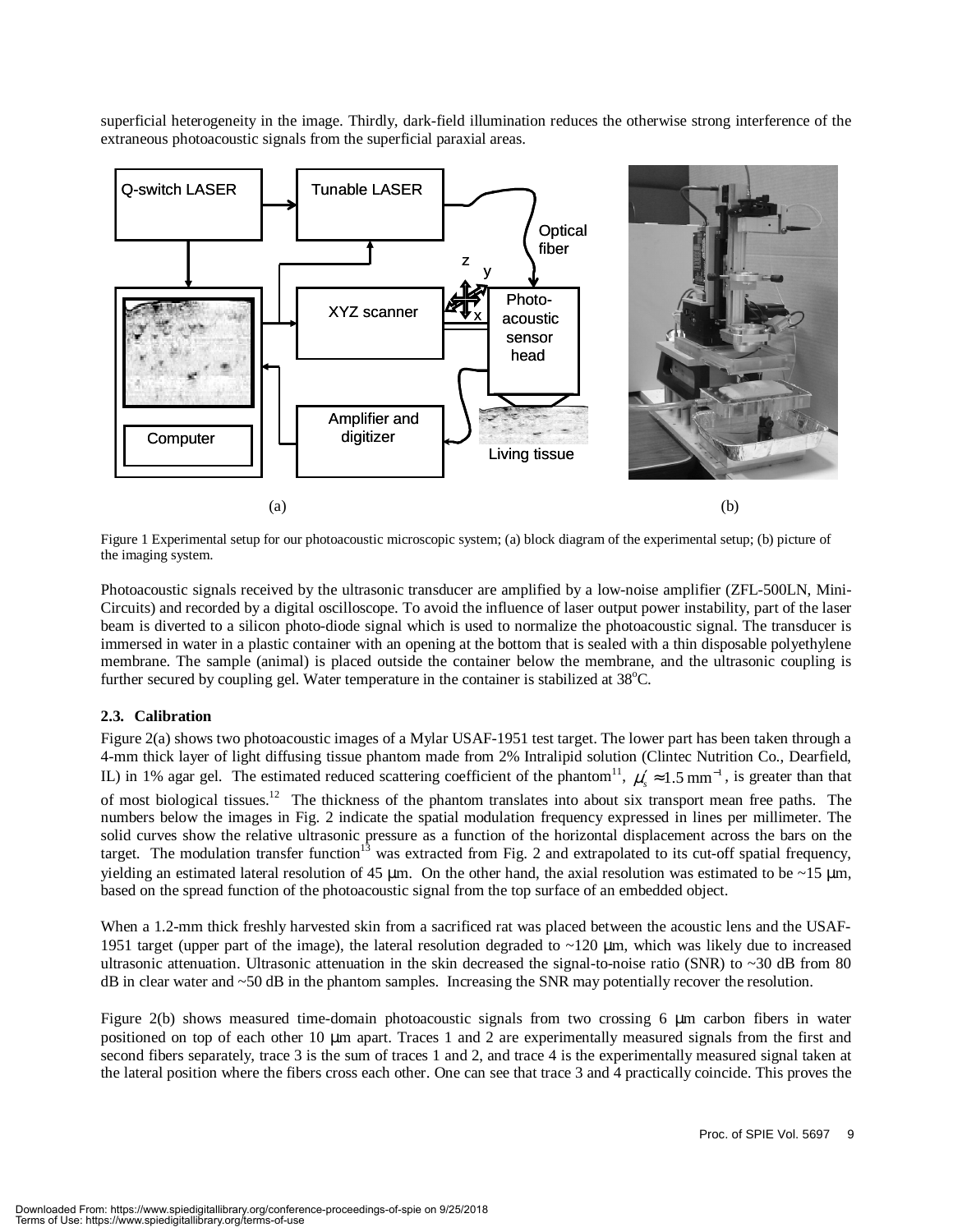intuitive notion that a photoacoustic imaging system has a linear response, that is, the photoacoustic signal from the superposition of two fibers is a linear superposition of the signals from each of them. Here, as is evident from figure 3(c), the photoacoustic signals from two cylindrical objects become separable when they are placed about 15µm apart, which defines the axial resolution of the current realization of the photoacoustic microscope.



Figure 2 (a) Image lateral resolution test with a USAF-1951 bar chart embedded 4 mm deep in a tissue phantom. (b), (c) Image axial resolution test with two 6 µm diameter carbon fibers.

#### **2.4. Animal protocol**

Data were collected using Sprague Dawley rats (~180 g, Charles River Breeding Laboratories). Before imaging, the hair on the back of the rats was removed using commercial hair remover lotion. Imaging was performed under general anesthesia by intramuscular injection of ketamine hydrochloride (44 mg/kg), xylazine hydrochloride (2.5 mg/kg), acepromazine maleate (0.75 mg/kg), and atropine (0.025 mg/kg). During the procedure, the animal's normal body temperature was maintained by controlling the temperature of the immersion container, with additional heat provided as needed by an overhead surgical lamp. After several hours of experimentation, the rats recovered normally without noticeable health problems. Finally, the rats were sacrificed using pentobarbital (120 mg/kg, IP). The imaged skin was removed from the rats and photographed from the inner skin surface. All experimental animal procedures were carried out in compliance with the guidelines of the United States National Institutes of Health.14 The laboratory animal protocol for this work was approved by the ULAC of Texas A&M University.

#### **3. RESULTS AND DISCUSSION**

Figure 3 shows photoacoustic images of the vascular distribution in the dorsal dermis (the upper lumbar area left of the vertebra) of a Sprague Dawley rat. Four *in vivo* consecutive photoacoustic B-scan images that were obtained 0.05 mm apart laterally are shown. Each image is a gray-scale plot of the envelope amplitudes of the received photoacoustic signals, where the vertical and horizontal axes represent the depth from the skin surface and the horizontal transducer position, respectively. The vertical axis was obtained by multiplying the acoustic time of arrival starting from the laser pulse with an assumed acoustic speed of 1500 m/s. The focal plane of the transducer was located at a depth of 1 mm. The animal was scanned horizontally with a step size of 0.05 mm for 200 steps: each of the B-scans took 20 s to complete. The solid line in the upper part of each B-scan delineates the skin surface. Some vessels, for example, the ones marked by 1 to 4 in Fig. 3, are nearly perpendicular to the imaging plane of the B-scans. One can see the splitting of the vessel marked 1,2 into two vessels 1 and 2 and the possible near-crossing of two blood vessels marked 3 and 4.

10 Proc. of SPIE Vol. 5697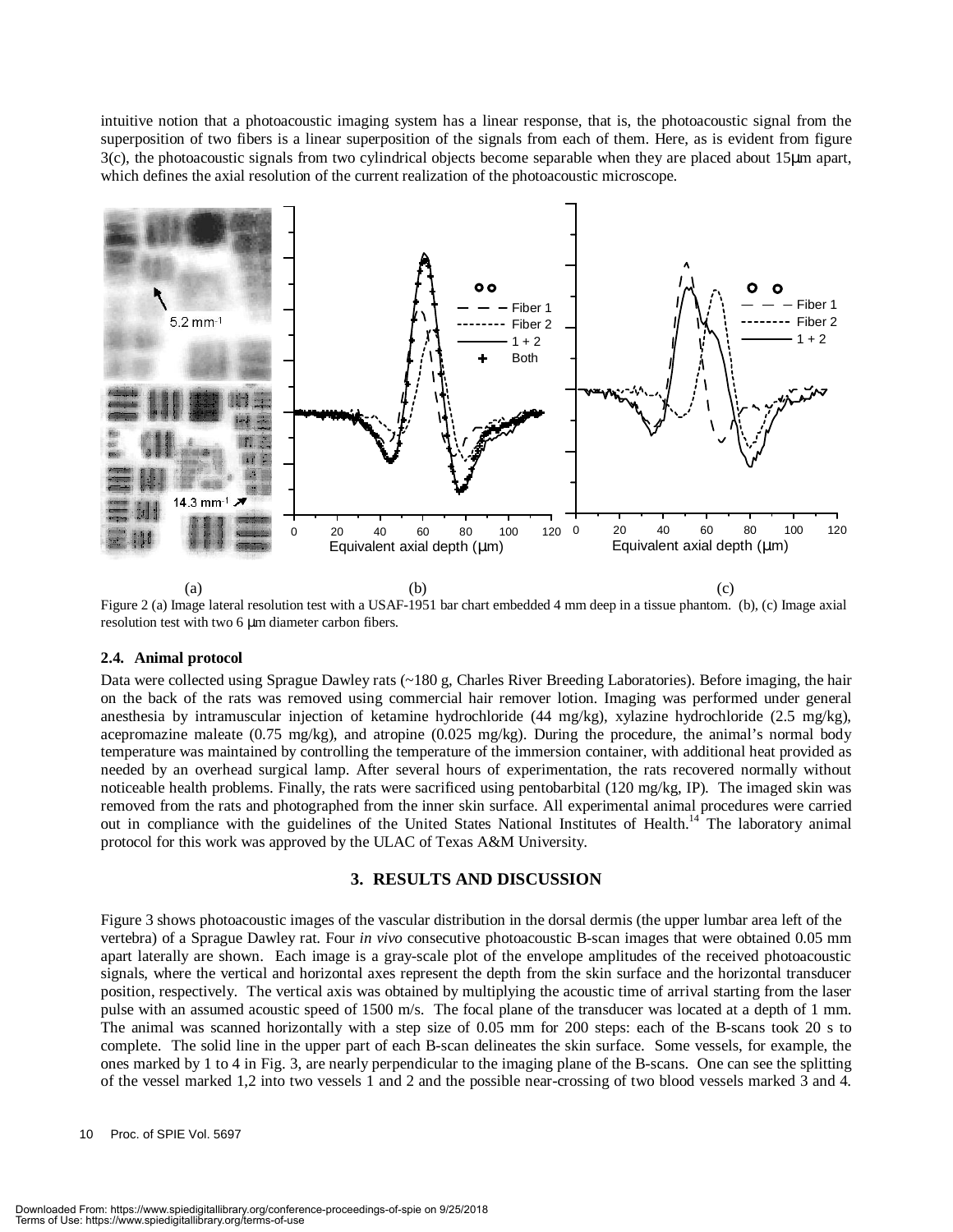Note that the sizes of vessels 3 and 4 are ~0.05 mm (one pixel) in the image, indicating that the resolution in rat dermis is ~0.05-0.1 mm.



Figure 3. Six *in vivo* consecutive photoacoustic B-scans showing the vascular distribution in rat skin.



Figure 4. Vascular distribution in rat skin. Comparison of the (b) *in situ* photoacoustic projection image taken from the epidermal side and (a) photograph taken from the dermal side with transmission illumination.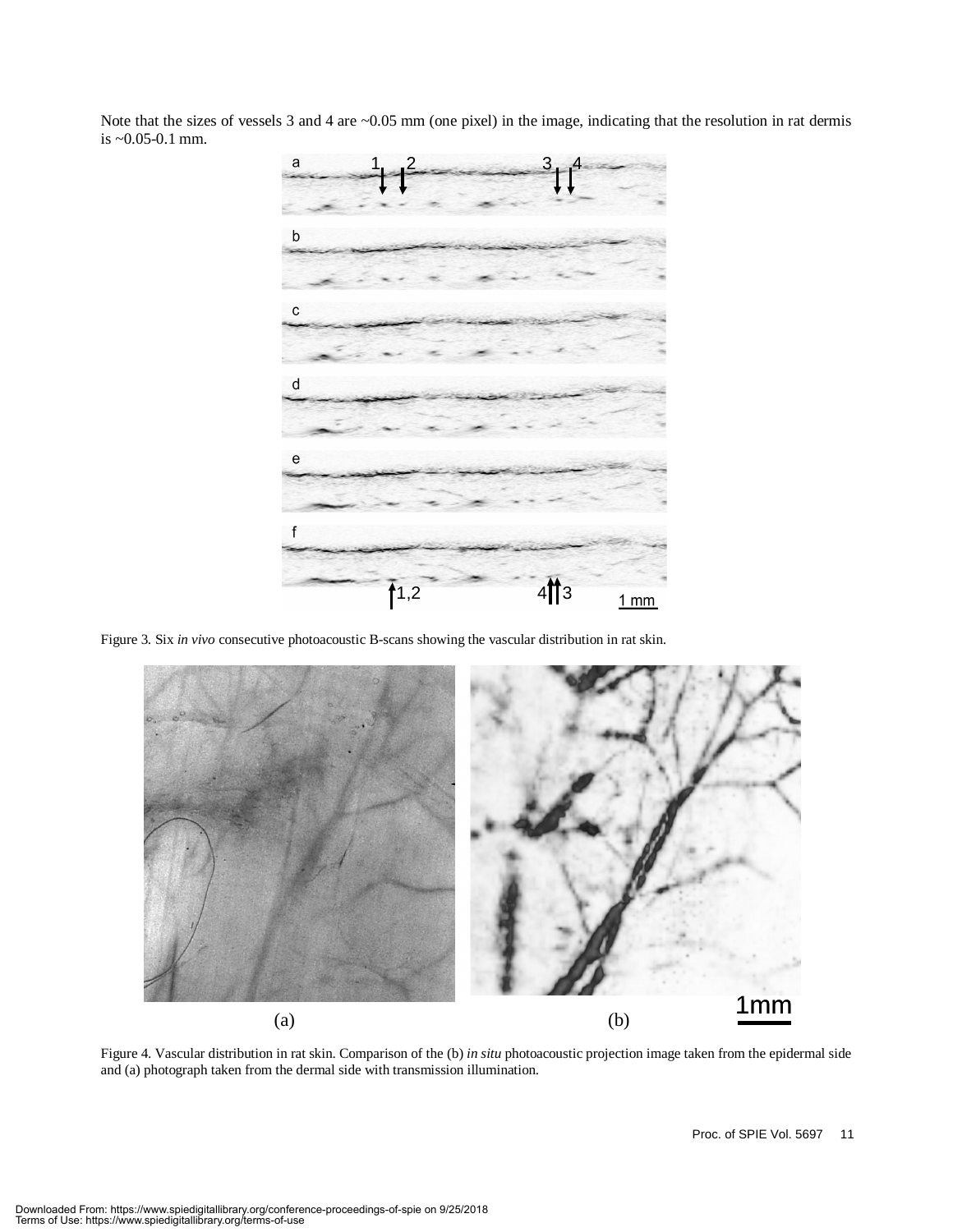The collection of B-scans similar to those shown in Fig. 3 forms a full three-dimensional image of the dermis and layers below. As shown previously<sup>15</sup>, if a 50 MHz ultrasonic transducer is used to acquire the photoacoustic signals, the maximum useful penetration (imaging) depth in the tissue is about 3mm. The penetration depth is limited by the loss of resolution and signal magnitude due to frequency dependent ultrasonic absorption in soft biological tissue. At a 3 mm depth, the image resolution worsens to  $\sim 0.1$ -0.2 mm and the signal magnitude decreases by about 20 dB as compared to that at 1 mm depth. With the use of ultrasonic transducers with lower resonance frequencies, it is possible to improve the signal-to-noise ratio for deep imaging at the cost of reducing image resolution. For the 25 MHz transducer, the useful penetration depth was ~6 mm.

Figure 4(b) shows an *in situ* photoacoustic projection image similar to a C-scan or *en face* image (100 × 100 pixels, 0.1 mm step size). The image is a gray-scale plot of the maximum peak-to-peak amplitudes of the received photoacoustic signals within the 0.2–2 mm depth interval from the skin surface versus the two-dimensional transducer position on the skin surface. For comparison, Figure 4(a) shows a photograph of the inner surface of the harvested skin that was obtained using transmission illumination. Good agreement in vascular anatomy is observed between the photoacoustic image and the photograph. Based on the photograph shown in Fig. 4(a), the major vessels are  $\sim$ 100  $\mu$ m in diameter, and the smaller vessels are  $\sim$ 30  $\mu$ m in diameter.



Figure 5. Vascular distribution in rat skin. *In vivo* non-invasive photoacoustic projection image*.*

Figure 5(a) shows an *in vivo* photoacoustic projection image of a similar area  $(100 \times 100)$  pixel, 0.1 mm step size, 0.5–3 mm depth interval) taken *in vivo*. Figure 5(b) shows part of it taken with a smaller, 0.05 mm, step size. One can see an elaborate system of blood vessels with a density of up to a few counts per mm. The signal-to-background ratio for the larger vessels is ~40 dB.

Photoacoustic data obtained during mechanical scanning along the rat body forms a 3D array of data, (x,y axes and time of flight), and, in principle, full 3D reconstruction of the vascular anatomy is possible. Fig. 6 shows a 3D image of the superficial vascular network in the upper lumbar area of the Sprague Dawley rat. The image has been flipped so that the deepest structures are shown in front. This view shows blood vessels otherwise covered by an opaque triangular-shaped object that most plausibly is the end of the spinotrapezius muscle.

12 Proc. of SPIE Vol. 5697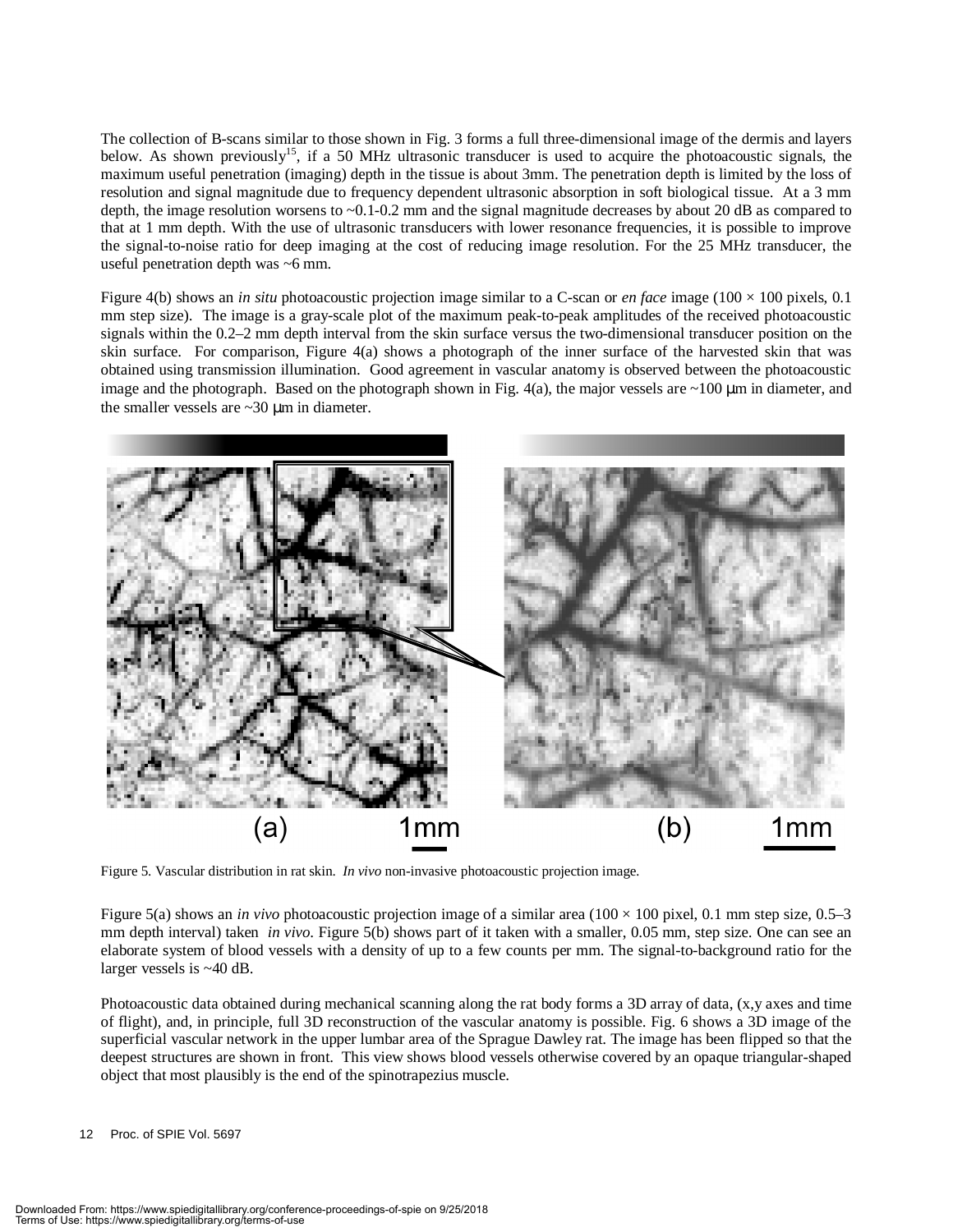

Figure 6. Three-dimensional reconstruction of vascular distribution below rat skin.

Although representation of a 3D bitmap image in the form of a collection of bounded objects is ambiguous, 3D pictures are easier to decipher, especially in view of possible medical applications of the technique. In the experiment, however, 3D reconstruction was complicated by the small depth of focus and motion of the rat body. Even though the rat skin was completely restrained outside the scanning area, it was not enough to completely immobilize body motion. For larger animals and humans, body motion should not present a significant problem.

#### **4. SUMMARY**

To summarize, a dark-field confocal microscopic photoacoustic imaging technique was developed to image biological tissues *in vivo*. The lateral resolution is as high as 45 µm in tissue phantoms. The maximum imaging depth is at least 3 mm. Further improvement of image resolution would be possible by increasing the ultrasonic frequency, at the cost of imaging depth. The photoacoustic images shown here were taken without signal averaging and, therefore, could be further improved by averaging, at the expense of data acquisition time. Our current imaging speed is limited by the pulse repetition rate of the laser that we used. Because lasers with pulse repetition rates of up to 100 KHz are now available, real-time photoacoustic imaging, which will reduce motion artifacts, is possible and extensive signal averaging is also realistic.

#### **5. ACKNOWLEGEMENTS**

This project was sponsored by the National Institutes of Health grants R01 EB000712 and R01 NS46214. Wang's email address is LWang@tamu.edu.